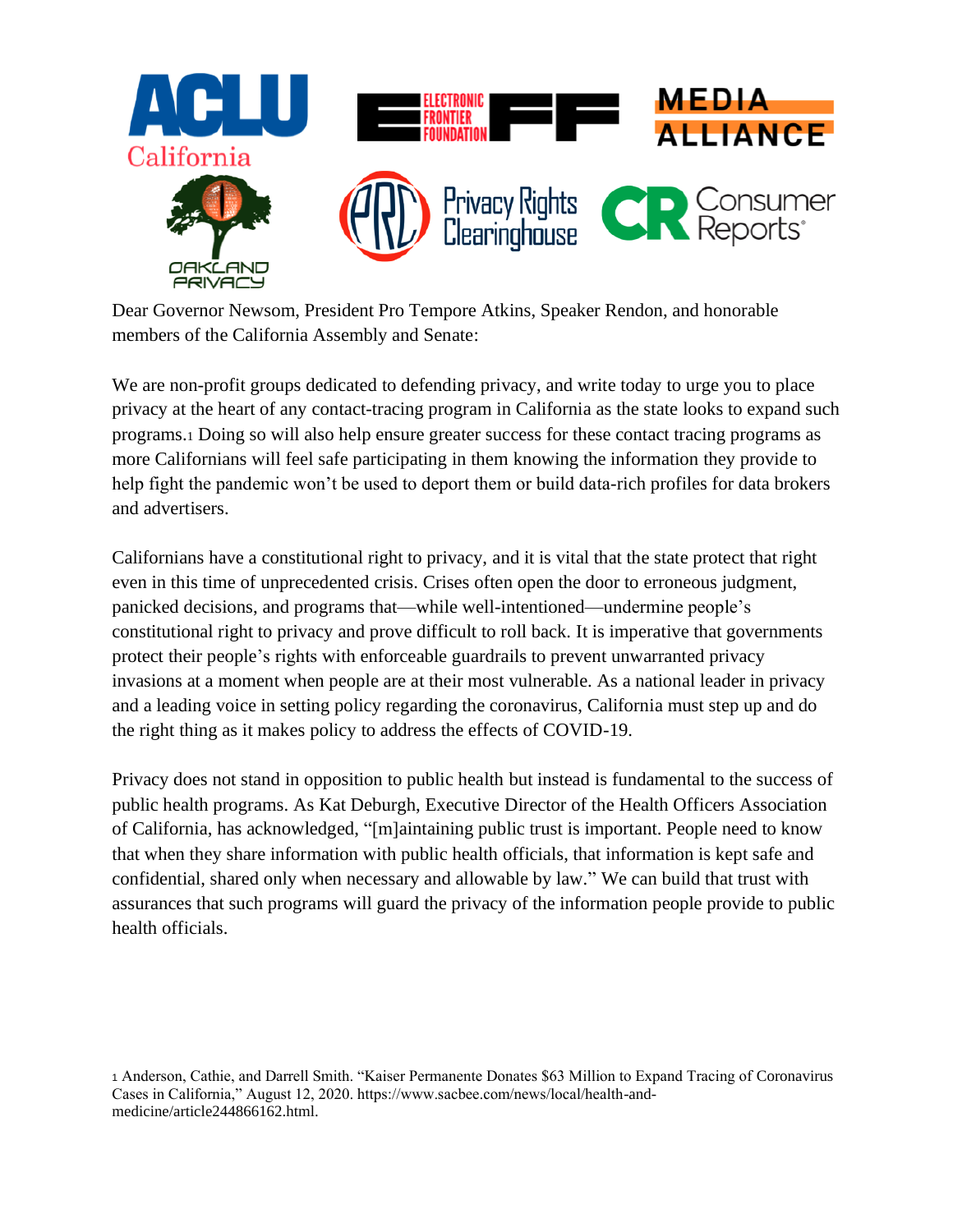States that have placed invasive tracking into their apps, such as Utah, North Dakota, and South Dakota2, have quickly run into serious problems with their contact tracing efforts. In Utah, the state ultimately stopped a GPS location tracking feature in its app to increase participation because its inclusion was not popular, as state epidemiologist Angela Dunn explained.<sup>3</sup>

To avoid the privacy failings—and the way those failings undermine public health responses to the pandemic—our organizations jointly request the following guardrails on contact tracing programs to respect basic privacy rights. These guardrails must apply to both manual contact tracing (for example, by interviewing patients) and to automated contact tracing (for example, by exposure notification apps). These guardrails are the very minimum that should be done to ensure the privacy of Californians; some of our organizations have and will continue to request additional guardrails.

A crucial privacy protection to ensure contact tracing is embraced by Californians is the rule of data minimization: collecting the least possible information necessary to accomplish contact tracing's public health goals. The information required for such programs can reveal much not only about a person's movements but also their religious and political associations, as well as unrelated medical or other personal conditions they may wish to keep private. A public health entity engaged in contact tracing, and any private entity contracting with a public health entity for this purpose, must be prohibited from collecting, retaining, using, or disclosing data except as necessary and proportionate to control the spread of COVID-19.

Such protections should apply to contact tracing programs regardless of who administers them. They are especially important when a private entity contracts with government to provide contact tracing services, given the inherent risk a private entity will try to monetize this sensitive data. To that end, we suggest ensuring all contracts, MOUs, and other agreements with private entities who in any way assist with contact tracing efforts contain language ensuring the private entity contracting with a public health entity for purpose of contact tracing: (i) shall not use data collected for that purpose for any other purpose, including but not limited to targeted advertising or any other commercial purpose; and (ii) shall not combine such data with any other data possessed by the private entity.

Contact-tracing programs should also be prohibited from discriminating against people on the basis of participation (or nonparticipation). No one should be kept out of a workplace, school, or restaurant because they declined to participate in a contact-tracing program. Additionally,

<sup>2</sup> Fowler, Geoffrey. "One of the First Contact-Tracing Apps Violates Its Own Privacy Policy," May 21, 2020. https://www.washingtonpost.com/technology/2020/05/21/care19-dakota-privacy-coronavirus/.

<sup>3</sup> Wells, David. Utah to disable location tracking in 'Healthy Together' COVID-19 app. July 21, 2020. https://www.fox13now.com/news/coronavirus/local-coronavirus-news/utah-to-disable-location-tracking-inhealthy-together-covid-19-app/.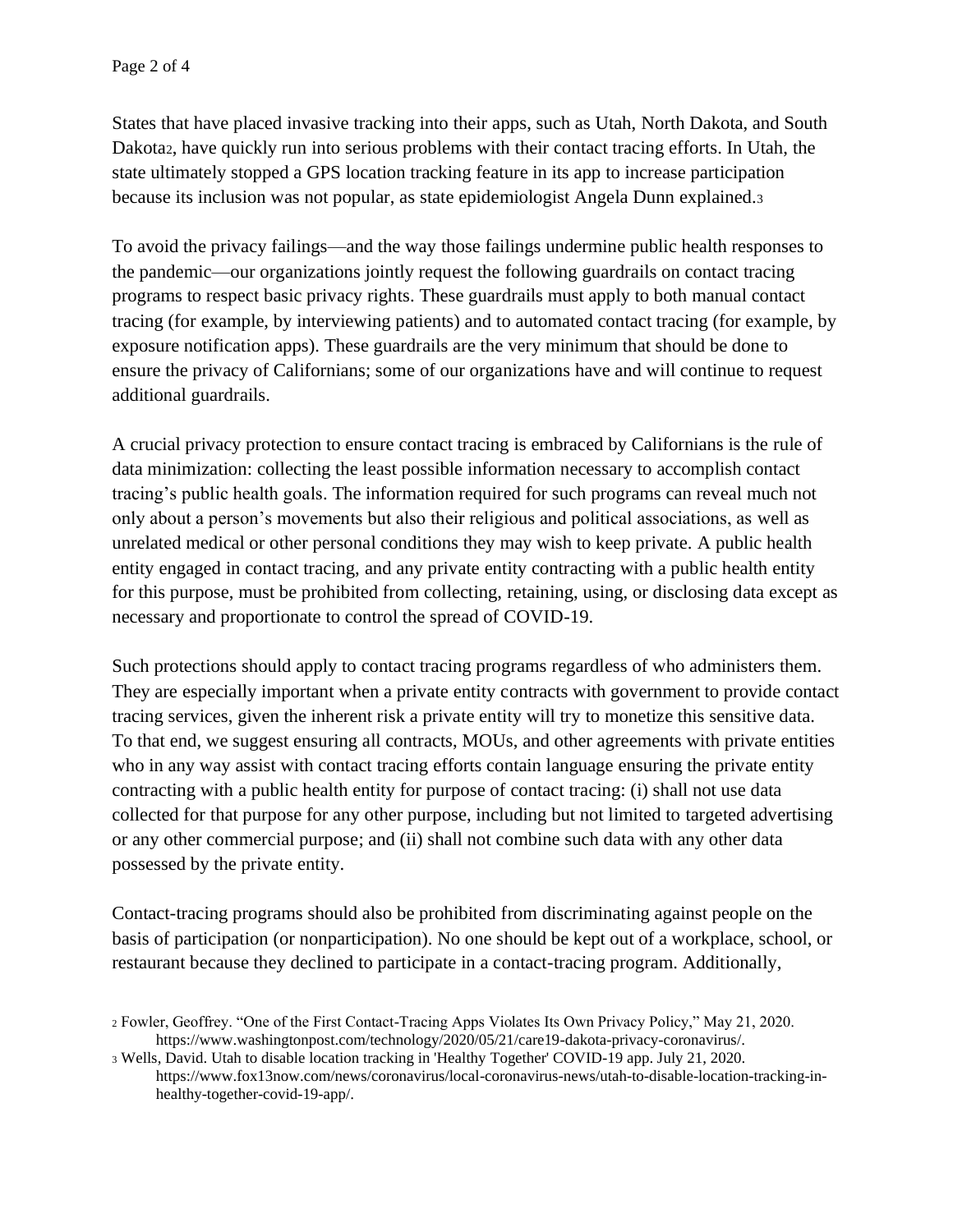compulsory participation risks the quality of data; people may lie to a contact tracer about where they have been or who they have seen or leave their phone with a contract tracing app at home to avoid sharing information they feel risks their privacy or safety.

There must also be strong requirement to purge stale data. Tracing information can be valuable for the public health response to the pandemic in the short-term, but it is also very sensitive and can reveal a lot about a person, especially if it can be tied to a particular person or household or combined with other information to reidentify a particular person or household. Retaining data for a long period of time is also a security risk and makes such programs appealing targets for data thieves.

The best practice is to purge the data when it is no longer useful. A 30-day limit on the retention of all data collected by such programs would be appropriate. This should apply to all information, not only personal information that can be linked to a specific person or household. It is sometimes possible to re-identify even personal information that has been rigorously deidentified.<sup>4</sup>

We would not, however, object to a narrowly-crafted exception from this data purge rule for a limited amount of aggregated and de-identified demographic data (such as race and ethnicity) for the sole purpose of tracking inequities in public health response to the crisis, provided such retained data was aggregated at a high enough level (such as census tract) to prevent reidentification.<sup>5</sup>

Several of our groups support two bills currently in the legislature, A.B. 1782 and A.B. 660, which, as currently drafted, contain these important protections as well as others many of our groups support. We appreciate the work that the authors of these bills—Asms. Ed Chau, Buffy Wicks, and Marc Levine—have put into doing the right thing for all Californians. We will continue to work with them to get these important bills passed.

As the state continues to respond to the ongoing pandemic, partner with companies, and invest state funds in contact tracing programs to track the virus, we urge you to ensure all new pandemic responses include these crucial privacy protections from the beginning and existing efforts have these privacy protections added in immediately and retroactively. Doing so will help

<sup>4</sup> Lubarsky , Boris. "Re-Identification of 'Anonymized' Data." Georgetown Law Technology Review, September 14, 2018. [https://georgetownlawtechreview.org/re-identification-of-anonymized-data/GLTR-04-2017/.](https://georgetownlawtechreview.org/re-identification-of-anonymized-data/GLTR-04-2017/); Electronic Frontier Foundation. "Amicus Brief from EFF." Electronic Frontier Foundation, October 6, 2011. https://www.eff.org/document/amicus-brief-eff-0/.

<sup>5</sup> Crocker, Andrew and Jacob Hoffman-Andrews. "How to Protect Privacy When Aggregating Location Data to Fight COVID-19," May 2, 2020. https://www.eff.org/deeplinks/2020/04/how-protect-privacy-whenaggregating-location-data-fight-covid-19.